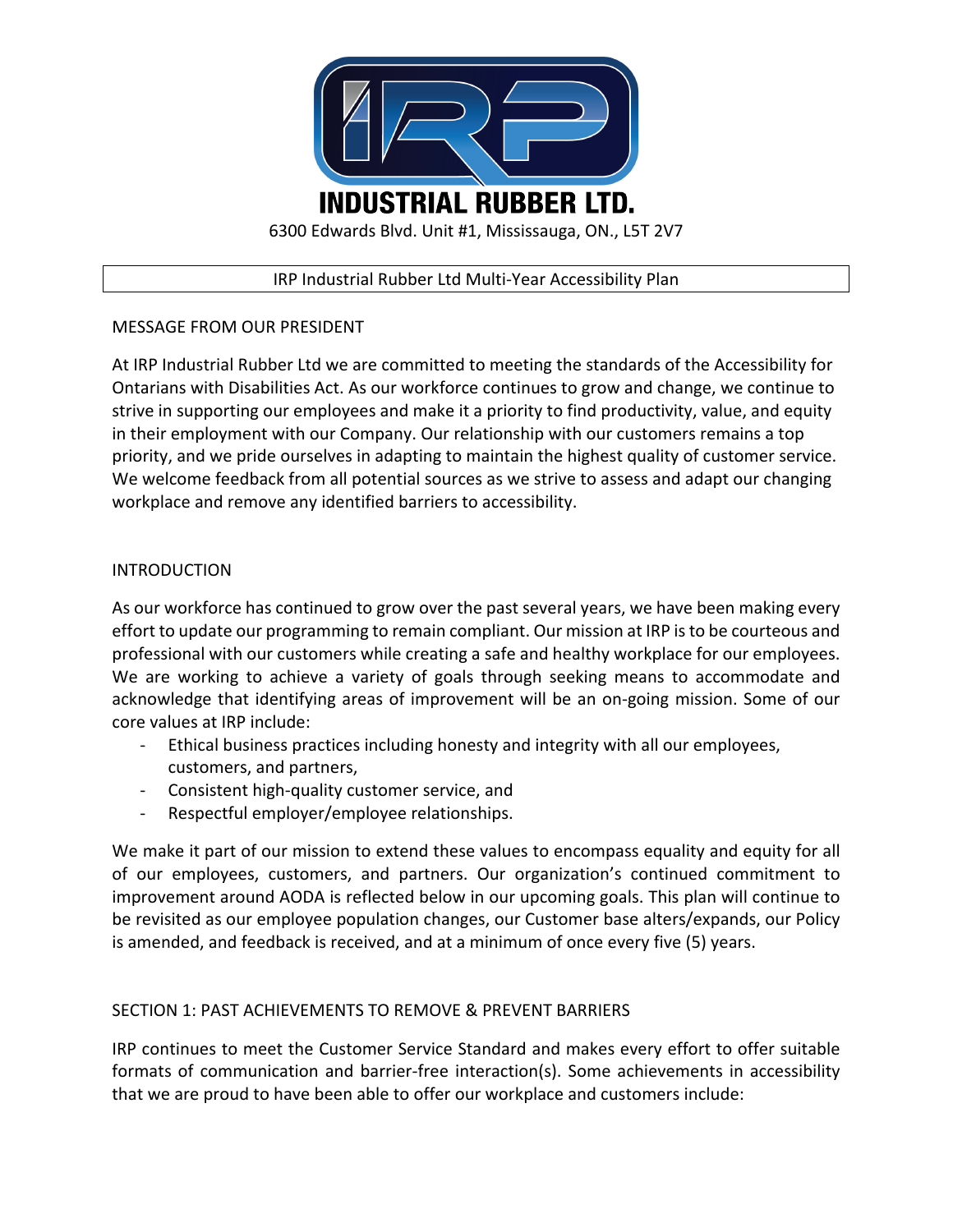

6300 Edwards Blvd. Unit #1, Mississauga, ON., L5T 2V7

### *Customer Service*

- Automatic doors at main entrance to building
- Barrier-free, one level main entrance
- Maintenance of good housekeeping and barrier-free walkways, hallways, and doorways throughout office and warehouse
- Two designated gender-neutral accessibility washroom

# *Information & Communication*

- New employee orientation on health and safety in the workplace
- Posting of AODA Policy in the workplace
- Annual training on AODA and Health & Safety in the workplace
- Opportunity to complete one-on-one verbal training (vs. group training/in text)
- Notice of ability to accommodate to all new hires
- Notice of feedback process
- Creation of Code of Conduct including specific reference/discussion around inclusivity, equality, respect, and equal treatment

# *Employment*

- Graduated return to work programs and modified work programs offering variety of accommodations throughout the office and warehoused across varying employment positions
- Opportunity to add variance to workload and means of communicating with customers and other employees

# SECTION 2: STRATEGIES & ACTIONS PLANNED

#### *Customer Service*

IRP is committed to providing accessible customer service to people with disabilities. This means that we will provide goods and services to people with disabilities with the same high quality and timelines as others.

| <b>ACTION</b>                            | <b>RESOURCES</b> | <b>RESPONSIBILITY</b> | <b>COMPLETION</b> |
|------------------------------------------|------------------|-----------------------|-------------------|
|                                          |                  |                       | <b>DATE</b>       |
| Outsource select products for conversion | 1 day            | Jason                 | May 2020          |
| to accessible formats                    |                  |                       |                   |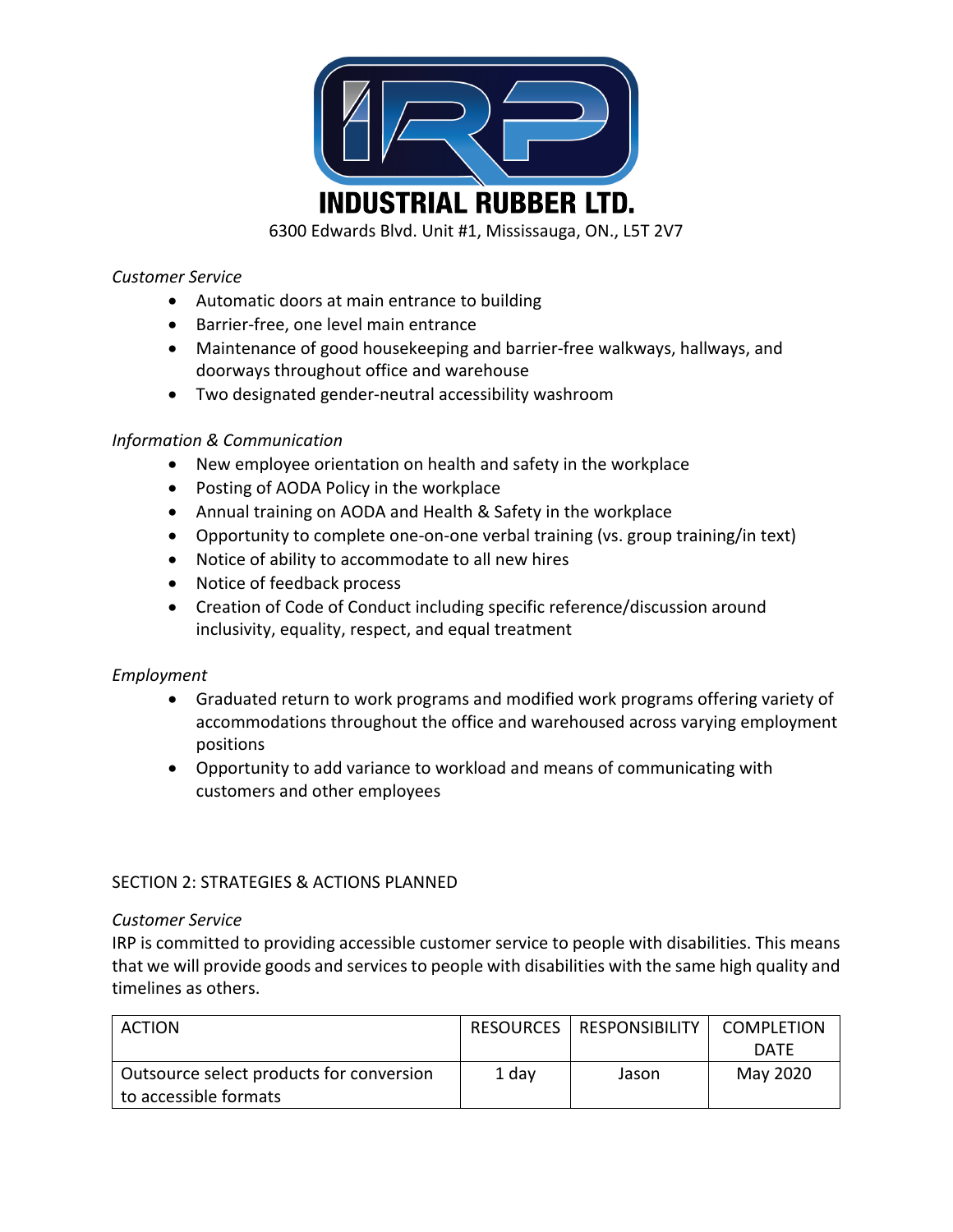

6300 Edwards Blvd. Unit #1, Mississauga, ON., L5T 2V7

| Develop a standard document for          | 1 day     | Jason | May 2020  |
|------------------------------------------|-----------|-------|-----------|
| responding to requests for supports and  |           |       |           |
| services                                 |           |       |           |
| Train employees on standard document for | 2 weeks   | Jason | June 2020 |
| responding to requests for supports and  |           |       |           |
| services                                 |           |       |           |
| Develop accessible alternatives to       | 2-3 weeks | Jason | December  |
| telephone systems for people who have    |           |       | 2020      |
| hearing loss                             |           |       |           |

# *Information & Communication*

IRP is committed to making our information and communications accessible to people with disabilities.

| <b>ACTION</b>                      | <b>RESOURCES</b> | <b>RESPONSIBILITY</b> | <b>COMPLETION</b> |
|------------------------------------|------------------|-----------------------|-------------------|
|                                    |                  |                       | <b>DATE</b>       |
| Establish or obtain a list of sign | 1-2 weeks        | Jason                 | September         |
| language interpreters, intervenor, |                  |                       | 2020              |
| and captioner vendors              |                  |                       |                   |
| Review and update intranet site    | 1 week           | Josh                  | <b>July 2020</b>  |
| templates                          |                  |                       |                   |
| Ensure minimum font size on        | 2 weeks          | Josh/Jason            | <b>July 2020</b>  |
| templates, Policies, training      |                  |                       |                   |
| materials, and other accessible    |                  |                       |                   |
| documents is 12 point, and only    |                  |                       |                   |
| sans-serif typefaces               |                  |                       |                   |
| Ensure fonts can be resized when   | 2 weeks          | Josh/Jason            | <b>July 2020</b>  |
| technically feasible               |                  |                       |                   |
| Post a notice on website that      | 2 weeks          | Josh/Jason            | <b>July 2020</b>  |
| information can be made available  |                  |                       |                   |
| in a variety of accessible formats |                  |                       |                   |